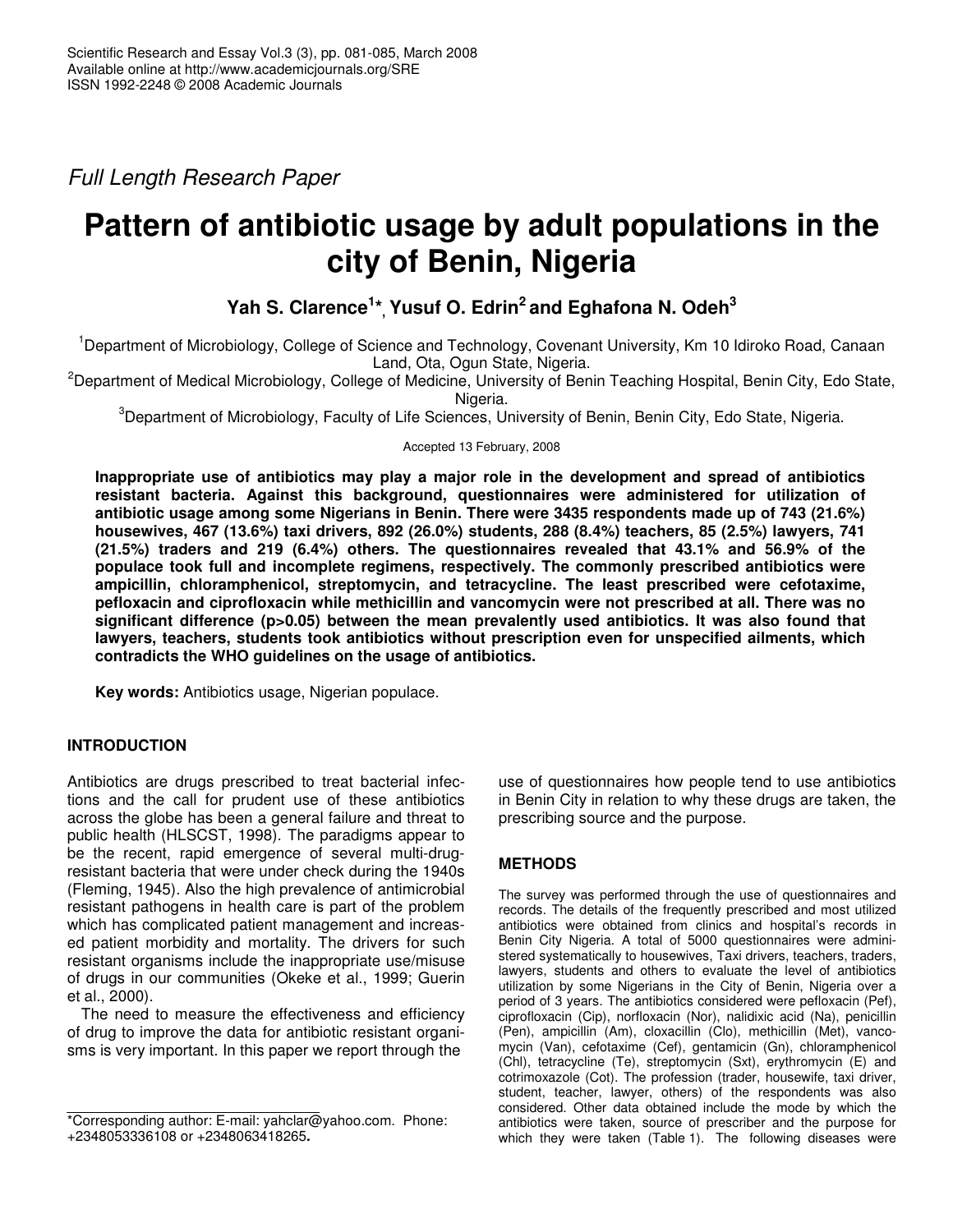|                     |       | <b>Number that takes antibiotics</b> | <b>Prescriber</b> |                |                   |             | Regimen                        |                         |      |            |
|---------------------|-------|--------------------------------------|-------------------|----------------|-------------------|-------------|--------------------------------|-------------------------|------|------------|
| Occupation          | Total | Rarely                               | Frequently        | <b>Doctors</b> | retailers<br>Drug | Pharmacists | 8<br>relativ<br>Friends<br>and | scribers<br>Self<br>pre | E    | Incomplete |
| House wife          | 743   | 85                                   | 15                | 5.7            | 60.8              | 4.7         | 10.1                           | 18.7                    | 45.1 | 54.9       |
| <b>Taxi Drivers</b> | 467   | 67.5                                 | 32.5              | 7.1            | 59.5              | 12.2        | 4.9                            | 16.3                    | 31.7 | 68.3       |
| <b>Students</b>     | 892   | 96                                   | 4                 | 5.9            | 54.8              | 8.3         | 5.1                            | 25.9                    | 47.8 | 42.2       |
| <b>Teachers</b>     | 288   | 98.6                                 | 1.4               | 60.4           | 17.0              | 17.7        | 2.8                            | 2.1                     | 78.8 | 21.2       |
| Lawyers             | 85    | 96.5                                 | 3.5               | 65.9           | 12.9              | 20.0        | 00                             | 1.2                     | 83.5 | 16.5       |
| <b>Traders</b>      | 741   | 85.6                                 | 14.4              | 7.4            | 59.2              | 19.8        | 3.6                            | 10                      | 25.9 | 74.1       |
| Others              | 219   | 94.5                                 | 5.5               | 11.9           | 62.6              | 10.0        | 10.9                           | 4.6                     | 36.5 | 63.5       |
| Total               | 3435  | 87.6                                 | 12.4              | 12.8           | 54.0              | 11.7        | 5.9                            | 15.6                    | 43.1 | 56.9       |

**Table 1.** Prevalence % of antibiotics usage by occupation.

Taken into consideration; diarrhea, sore throat, typhoid, dysentery, malaria, body pain and others.

#### **Statistic analysis**

The Chi-square test and the student two-tailed t test were used for the analysis. A difference of significant was considered when Pvalue was less than 0.05 (P<0.05) using the Instat Computer package.

## **RESULTS AND DISCUSSION**

The results show that 3435 respondents made up of 743 (21.6%) housewives, 467(13.6%) Taxi drivers, 892 (26.0%) students, 288(8.4%) teachers, 85 (2.5%) lawyers, 741(21.5%) traders and 219 (6.4%) others responded to the questionnaires. The results which served for the evaluation of antibiotics usage, showed that 1855 (54.0%) of the respondents preferred the patronage of drug retailers, followed by self prescribers 537 (15.6%), friends and relatives 201 (5.9%) rather than the services of qualified health personnel such as doctors 439 (12.8%) and pharmacists 403 (11.7%) as shown in Table 1. The prevalence of the common diseases treated without proper antibiotics prescription by health officials varied among the occupation as shown in Table 2. It was found that lawyers, teachers, students take antibiotics without prescription even for unspecified ailments such as body pain (Table 2). The results indicated a significant association between the prescribers and the occupation  $(p<0.05)$ in Benin City.

The results also showed that ampicillin, erythromycin, gentamicin, penicillin, tetracycline, were the most commonly prescribed antibiotics while the pefloxacin, and ciprofloxacin and cefotaxime were the least prescribed. The methicillin and vancomycin were not prescribed at all as shown in Figure 1.There was no significant different (p>0.05) between the mean prevalently used antibiotics. Developing countries however have a great need for drug utilization research as a tool for monitoring the effectiveness and efficiency of drugs. Besides, the inappropriate use of antibiotics may also play a major role in the development and spread of antibiotic resistant bacteria. Against this background, questionnaires served on participants in this survey revealed that over 50% preferred the patronage of drug retailers rather than the services of qualified health personnel such as doctors and pharmacists. This result however, vary from those earlier reported by Consuelo and Milton (1998) in Mexico where they found that doctors recommended 60% of medicinal drugs and were followed by self-medication (19.4%), neighbours and relatives (30.7%), pharmacist (4.9%), nurses (3.9%) and others (1.4%). Misuse of antibiotics by physiccians, patients and health personnel in clinical practice in developing countries however, can also provide selective pressure favoring resistant bacterial strains. Inappropriate use of antibiotics increases the risk for selection and dissemination of antibiotic-resistant bacteria, which are often placed at a competitive advantage (Okeke et al., 1999; Levy, 2001). Other results earlier reported by Levy (2001) showed that antibiotic abuse and selection for resistant bacteria was due to poor patient compliance. Although in Mexico, poor patient-physician communication was partially responsible for the non-compliance compliance of patients with antibiotic regimens (Consuelo and Milton, 1998).

The results also showed that 56.9% of the populace took incomplete regimens when prescribed by doctors or health officials while 43.1% take full regimens. These findings therefore suggest that there was a gross misuse of antibiotics in this community which could result in the development of resistant strains (WHO, 1992; Wolff,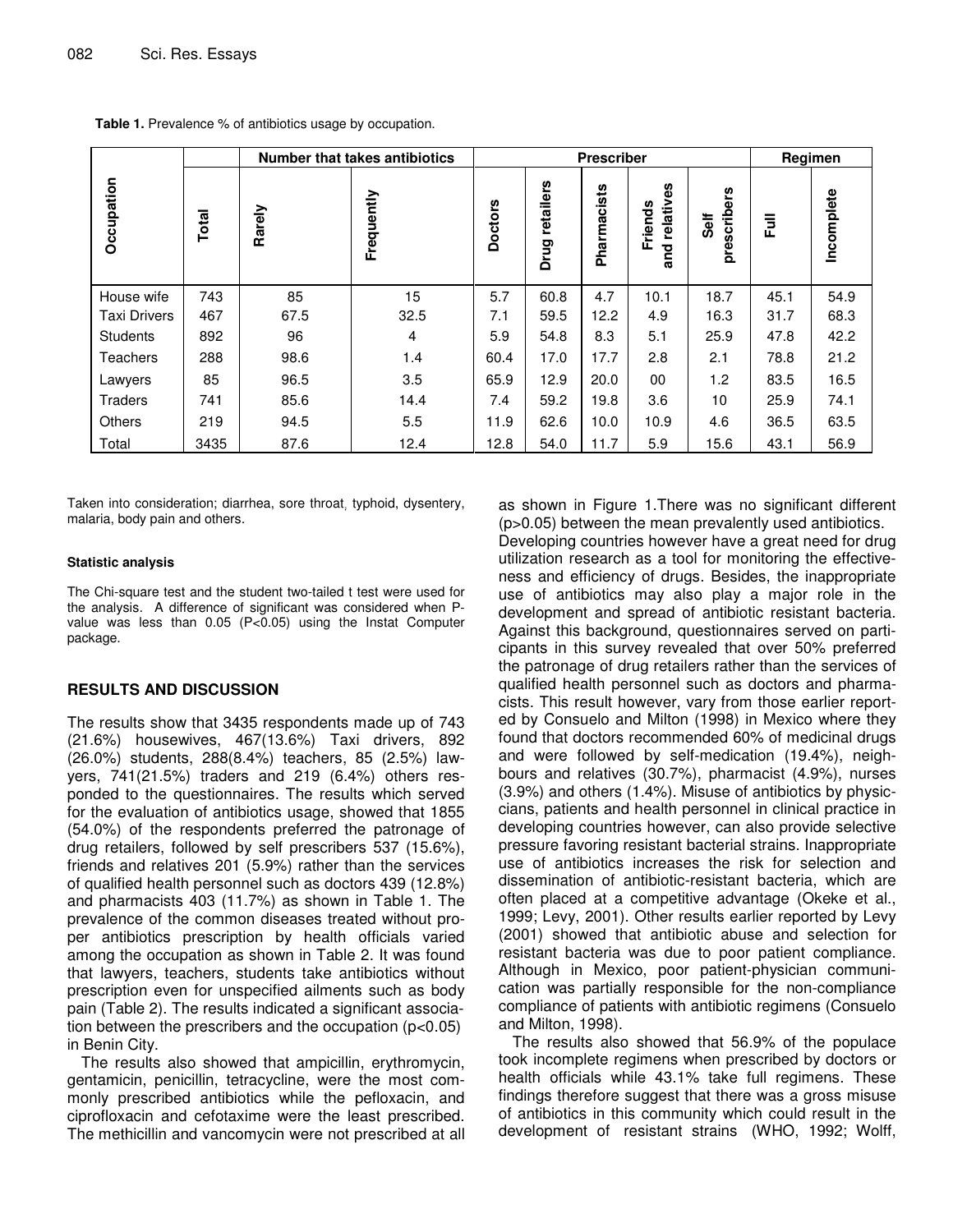

**Figure 1.** Prevalence % of anti biotic use. Pefloxacin (Pef), ciprofloxacin (Cip), norfloxacin (Nor), nalidixic acid (Na), penincilin (Pen), ampllicin (Am), cloxacillin (Clo), mathicillin (Met), vancomycin (Van), cefotaxime (Cef), gentamicin (Gn), chloremphenicol (Chl), tetracycline (Te), sreptomycin (Sxt), erythromycin (E) and coltrimoxazole (Cot).

| Table 2. Prevalence (%) by occupation to some common diseases treated without proper antibiotics prescription. |  |
|----------------------------------------------------------------------------------------------------------------|--|
|----------------------------------------------------------------------------------------------------------------|--|

| <b>Occupation</b>   | No. of      | Common diseases treated with antibiotics without prescription |                      |              |             |           |           |  |  |
|---------------------|-------------|---------------------------------------------------------------|----------------------|--------------|-------------|-----------|-----------|--|--|
| of respondent       | respondents | <b>Malaria</b>                                                | <b>Typhoid fever</b> | <b>Urine</b> | Sore throat | Body pain | No reason |  |  |
| House wife          | 673         | 5.1                                                           | 32                   | 21.7         | 4.8         | 27.6      | 3.3       |  |  |
| <b>Taxi Drivers</b> | 315         | 27                                                            | 39                   | 43.8         | 10.8        | 29.8      | 4.8       |  |  |
| <b>Students</b>     | 596         | $\overline{\phantom{0}}$                                      | 21.1                 | 7.9          |             |           |           |  |  |
| Teachers            | 208         | $\overline{\phantom{a}}$                                      | 16.8                 | 22.1         | 22.1        | 22.1      |           |  |  |
| Lawyers             | 85          | $\overline{\phantom{a}}$                                      | 31.8                 | 25.9         | 2.3         | 2.4       |           |  |  |
| Traders             | 432         | $\overline{\phantom{a}}$                                      | 29.4                 | 54.2         | 3.9         | 23.6      | 3.2       |  |  |
| <b>Others</b>       | 172         | 2.3                                                           | 25.6                 | 31.4         | 4.1         | 23.3      | 5.2       |  |  |

1993; Okeke and Lamikanra, 1985; Yah et al., 2006). Other reports by Lansang et al. (1990) had shown that incomplete regimens compliance in developing countries at times among patients often depends on long distances travelled and large expenses incurred for medical care; they are unlikely to return for follow-up visits. In addition, the patient may be unable to read antibiotic labels. (Esezobo, 1986 and Ali et al., 1988) Also, some of the drugs are usually expensive and patients may purchase incomplete regimens whenever possible and discontinue treatment when the symptoms and signs disappear therefore treating the symptoms of the disease rather than the pathogen (Lansang et al., 1990, and Agom et al

## 1990).

The prevalence of common diseases treated without proper antibiotics prescription by health officials varied among the occupation. It was found that lawyers, teachers, students take antibiotics without prescription even for unspecified ailments such as body pain. This therefore contradicts the World Health Organization guidelines for the use of antibiotics, which states that there must be the establishment of cause of a disease before antibiotics prescription can be made. This phenomenon in developing countries can often be traced to complex socioeconomic and behavioral factors, which contribute to the escalating problem of antibiotic resistance worldwide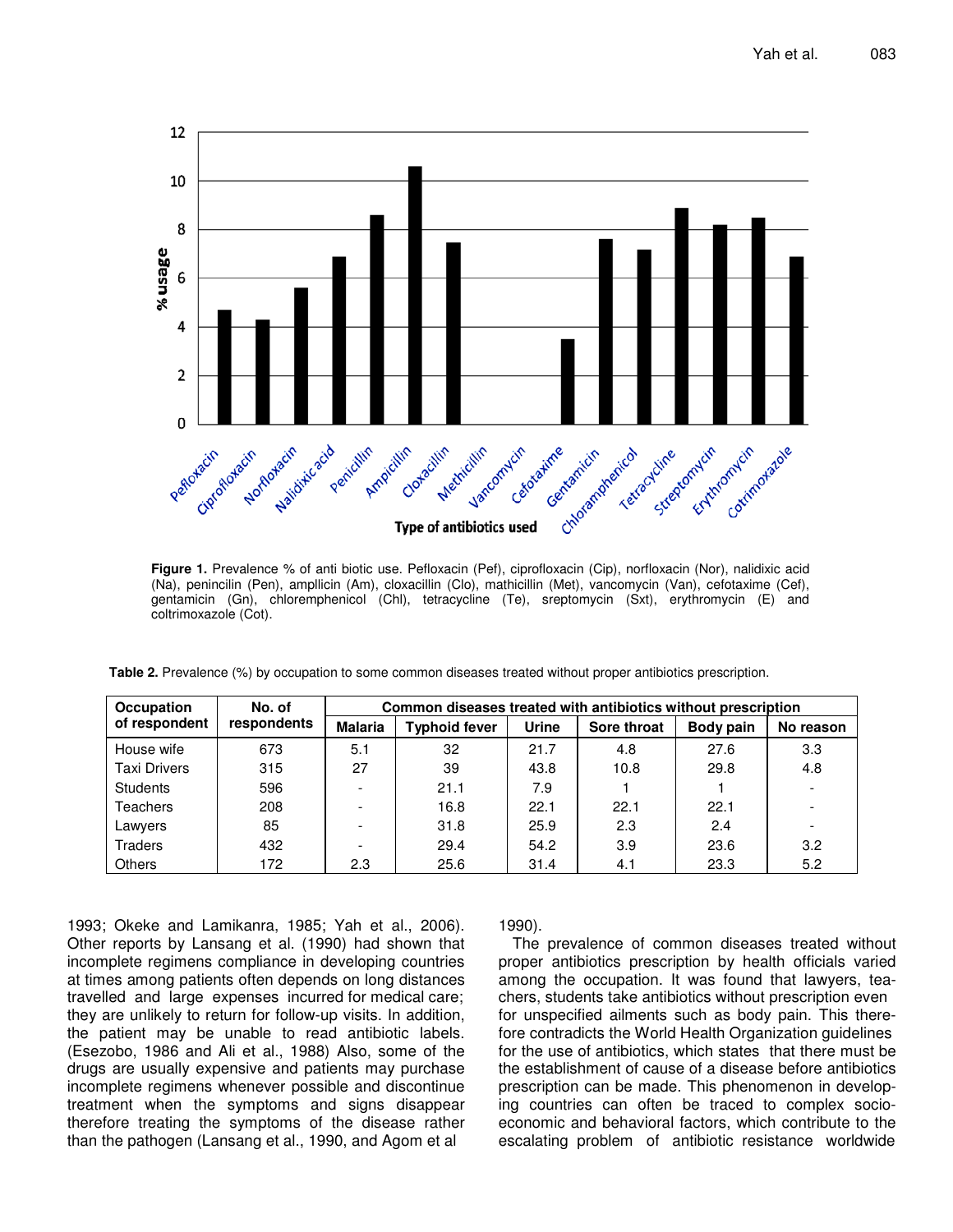(Okeke et al., 1999; Levy, 2001).

The results also showed that ampicillin, gentamicin, tetracycline, penicillin erythromycin, chloramphenicol were the most commonly prescribed antibiotics while pefloxacin, ciprofloxacin and cefotaxime were the least prescribed. The methicillin and vancomycin were not prescribed at all (Figure 1). There was also no significant different (p>0.05) between the mean prevalently used antibiotics. The antibiotics used in this study showed that ampicillin, chloramphenicol, penicillin, erythromycin tetracycline, nalidixic acid, norfloxacin are older, common, cheaper and available than the more expensive, scarce, potent and generic antibiotics; pefloxacin, ciprofloxacin, cefotaxime, methicillin and vancomycin. Therefore, one would expect that drugs more commonly affected by bacterial resistance in developing countries are generally inexpensive and popular broad-spectrum agents (Calva et al., 1996). However, the relationship between antibiotic use and the emergence and spread of resistance is a complex one. Resistance of pathogens to these available, cheap, older and commonly abused drugs would definitely result in high cost of treatment, longer hospital stay and therapeutic failure, which might lead to lifethreatening diseases and more deaths (Lau et al., 2004). In many African, Asian, and Latin American countries, common antibiotics readily available on demand from hospitals, pharmacies, patent medicine stalls, roadside stalls and hawkers are cheaper and old generic antibiotics (Lansang et al., 1990; Wolff, 1993; Okeke et al., 1999). Ye et al. (2002) and Bell and Turnidge (2003) have also observed that in the Peoples Republic of China and Asia Pacific-South Africa, respectively, that indiscriminate use of antibiotics led to very high levels of antimicrobial resistance among bacterial isolates from patients with nosocomial infections.

We observed a significant association between the prescriber and the occupation of subjects (p<0.05) in the City of Benin. Most subjects in the study preferred the patronage of drug retailers than authorized agents such as doctors and pharmacist. Hossain et al. (1982) reported that in rural Bangladesh, for example, 95% of drugs consumed for one month by more than 2,000 study participants came from local pharmacies while physicians prescribed only 5%. These people are encouraged to buy from unofficial distributors because drugs often are not available in government hospitals (Goel et al., 1996). According to reports of Kafle et al. (1992), in Nepal, retail drug outlets are four times as numerous as government health posts and hospitals. Alternate sources offer the option of purchasing small quantities antibiotic regimens (Bojalil et al., 1994; Dua et al., 1994; of medicines, while Lansang et al., 1990). At times drug vendors who have little or no knowledge of the required dosage regimens, indications, or contraindications are prescribers (Dua et al., 1984; Goel et al., 1996). Also in markets and public transport cars in West African countries and Nigeria (Okeke and Lamikanra, 1985.), the vendor usually tries to

convince potential buyers to purchase the drug. These sub-inhibitory antibiotic regimens predispose for selection of resistant bacterial strains (Levy, 2001). Also in many developing countries, well-trained health personnel are scarce and cannot serve the entire population, especially in rural areas. Therefore, unskilled personnel are less aware of the deleterious effects of inappropriate use of antibiotics. In Thailand for example, pharmacy technicians prescribed rifampicin for urethritis and tetracycline for young children (Thamlikitkul, 1988). Also in developing countries, antibiotics can be purchased without prescription, even when the practice is not legal.

#### **ACKNOWLEDGEMENTS**

We are grateful to the support given to us by the staff of the University of Benin Teaching Hospital, St Philomena Hospital Benin City, Lahor Health and Research Laboratories Benin City and other Clinics used in this study. Also, we are grateful to our numerous participants who kindly responded to the questionnaires.

#### **REFERENCES**

- Agom, JK, Akanni AO, Dawodu TO (1990). Quality of ampicillin/cloxacillin preparations on the Nigerian market. Nig. J. Pharmacol. (21):36-38.
- Ali HM, Homeida MM, Abdeen MA (1988). Drug dumping in donations to Sudan. Lancet. (333):538-539.
- Bell J, Turnidge J (2003). SENTRY Antimicrobial surveillance program Asia-Pacific and South Africa. Commun. Dis. Intell. (27)*:* 61-66.
- Bojalil R, Calva JJ (1994). Antibiotic misuse in diarrhea. A household survey in a Mexican community. J. Clin. Epidemiol (47):147-156.
- Calva JJ, Ceron E, Bojalil R. Holbrook A (1993). Antibiotic consumption in a community of Mexico City. II. Survey of purchases at pharmacies*.* Bol. Med. Hosp. Infant. Mex. (50):145-150.
- Consuelo IC, Milton K (1998). Prevalence of medicinal drug usage among the Mexican general population according to National Health Survey I. Proc West. Pharmacol. Soc. *(*41): 183-186.
- Dua V, Kunin CM, White LV (1994). The use of antimicrobial drugs in Nagpur, India. A window on medical care in a developing country. Soc. Sci. Med*.* (38):717-724.
- Esezobo E, Offiong E (1986). *In vitro* studies on some brands of oxytetracycline capsules available in Nigeria. Nig. J. Pharmacol. (17**)**:24-28.
- Fleming A Penicillin; Noble lecture. http:/www.noble.se/medicine/lectures/1945/fleming-lecture.pdf. 1945
- Goel P, Ross-Degnan D, Berman P, Soumerai S (1996). Retail pharmacies in developing countries: a behavior and intervention framework. Soc. Sci. Med. (42):1155-1161.
- Guerin F, Buu-Hoï A, Mainardi JL (2000)*.* Outbreak of methicillinresistant *Staphylococcus aureus* with reduced susceptibility to glycopeptides in a Parisian hospital. J. Clin. Microbiol. (38):2985– 2988.
- Hossain MM, Glass RI, Khan MR (1982). Antibiotic use in a rural community in Bangladesh. Int. J. Epidemiol. (11):402-405.
- House of Lords Select Committee on Science and Technology (HLSCST 1988). Resistance to antimicrobials and other antimicrobial agents. London: Stationery Office.
- Kafle KK, Gartoulla RP, Pradhan YM, Shrestha AD, Karkee SB, Quick JD (1992). Drug retailer training: experiences from Nepal. Soc Scied (35):1015-1025.
- Lansang MA, Lucas-Aquino R, Tupasi TE, Mina VS, Salazar LS, Joban N (1990). Purchase of antibiotics without prescription in Manila, the
- Philippines. Inappropriate choices and doses. J. Clin. Epidemiol. (43**)**: